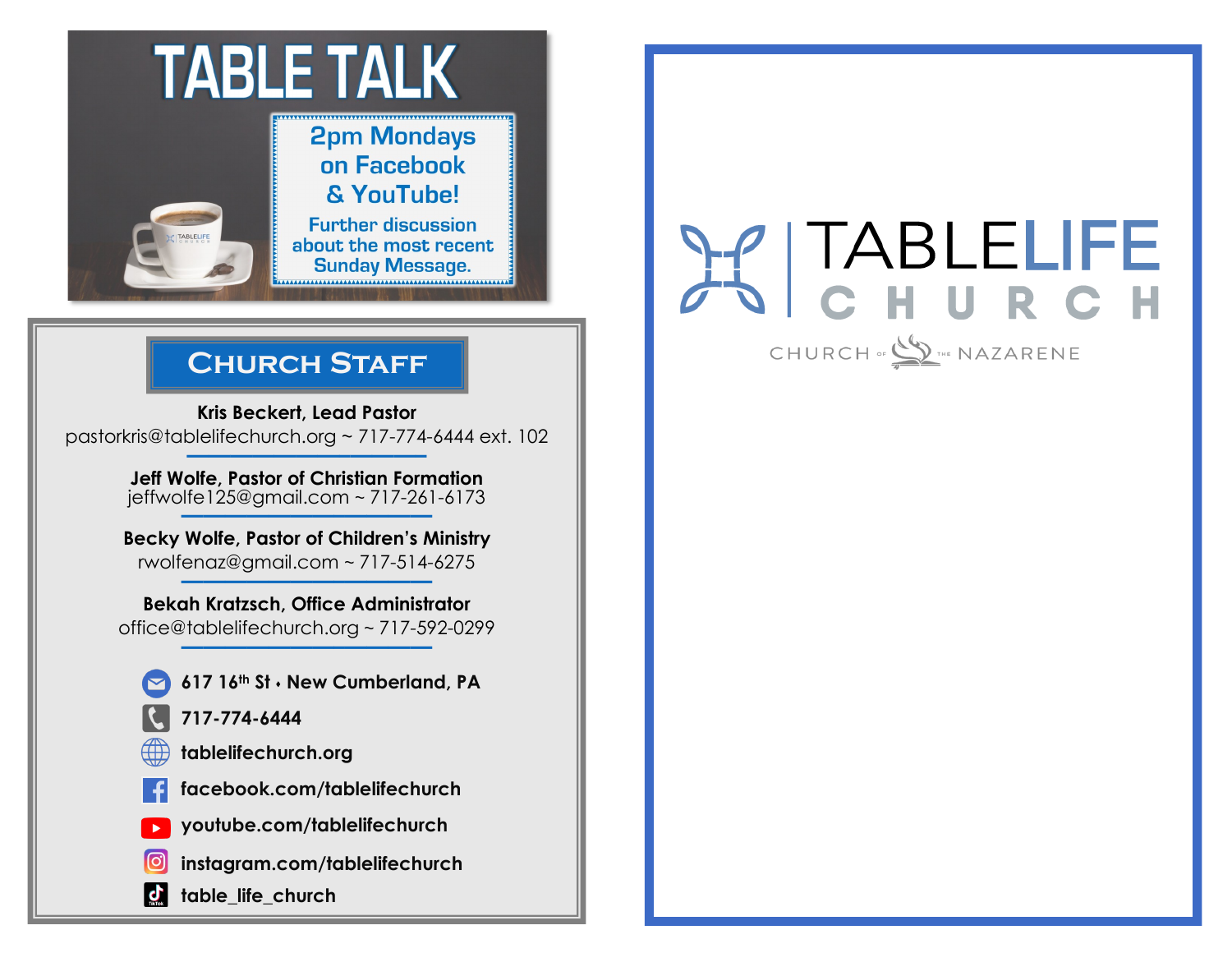

Order of Worship 20 February 2022 The Seventh Sunday after Epiphany

## **We Gather to Worship God**

Welcome Worship in Song Call to Worship Worship in Song

## **We Listen to the Scriptures**

Prayer Sermon Series: Start Dreaming Again Sermon: Part Eight - "A Dreamer's Legacy"

## **We Come to the Table**

Prayer of Confession and Consecration The Lord's Prayer We Eat and Drink Together We Celebrate the Eucharist in Song

## **We Go to Live in the Reign of God**

Community Life Doxology Blessing and Sending



# **LENTEN** DEVOTIONAL

daily on facebook.com/lentdevotional or email pastorkris@tablelifechurch.org to receive a daily email



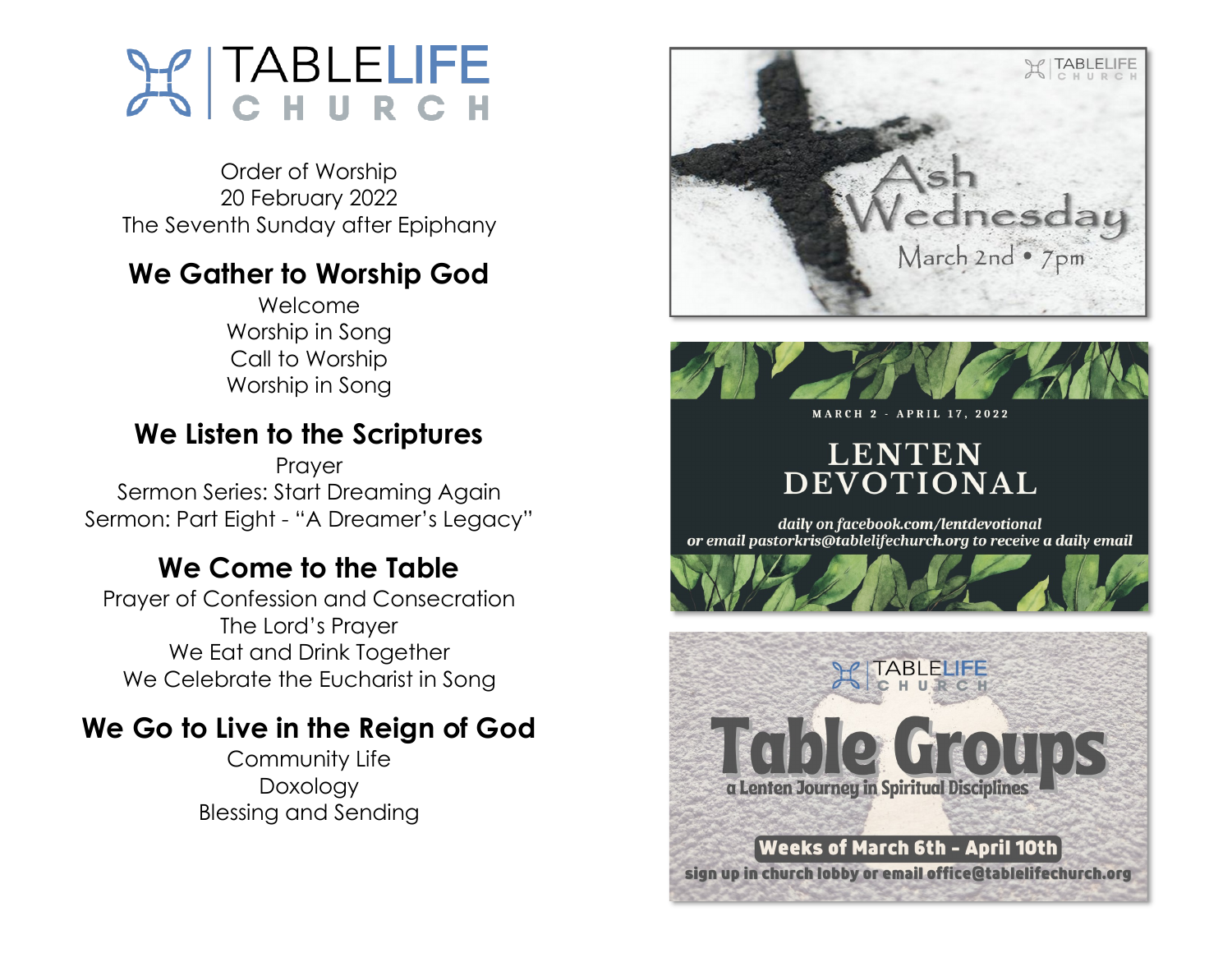## **Doggy Bag: Something to take home and chew on!**



- 1. What keeps you from focusing on the long game? How do you remind yourself of God's promises?
- 2. Have you ever felt like an outsider? To God? To the Church? Who or what changed that?
- 3. Has someone else's encouragement or investment in you shaped your story? Who is God calling you to invest in?
- 4. Would those in your family, workplace, and/or neighborhood characterize you as a person of grace? Where do you struggle in the areas of receiving or offering grace?
- 5. Which of the 4 parts of "A Story to Tell of Table Life Church in 2022" most excites you? How might you be part of that story?
- 6. Take some time to reflect on the question: "What story does God want me to tell in X amount of years?" You might think of a situation you're currently facing or this chapter of your life. Write or type your answer as a short prayer and put it some place you can easily be reminded.

If you'd like to talk personally and confidentially w/ Pastor Kris about your relationship with Christ, please email *pastorkris@tablelifechurch.org* or call 717-774-6444 to set up an appointment.



# **Start Dreaming Again Part Eight-"A Dreamer's Legacy" Pastor Kris Beckert**

**What do you think of when you hear the word "legacy?"**

## **What will be your legacy?**

**I. A story \_\_\_\_\_\_\_\_\_\_\_\_\_\_\_\_\_\_\_\_\_\_\_\_\_\_\_\_\_\_\_\_\_\_\_\_\_\_\_**

*Genesis 37:27 Now the Israelites settled in Egypt in the region of Goshen. They acquired property there and were fruitful and increased greatly in number.*

• The beginning of fulfillment of God's

*Genesis 47:29-31 When the time drew near for Israel to die, he called for his son Joseph and said to him, "If I have found favor in your eyes, put your hand under my thigh and promise that you will show me kindness and faithfulness. Do not bury me in Egypt, <sup>30</sup> but when I rest with my fathers, carry me out of Egypt and bury me where they are buried." "I will do as you say," he said. <sup>31</sup> "Swear to me," he said. Then Joseph swore to him, and Israel worshiped as he leaned on the top of his staff.*

*Genesis 48:1-4 Some time later Joseph was told, "Your father is ill." So he took his two sons*